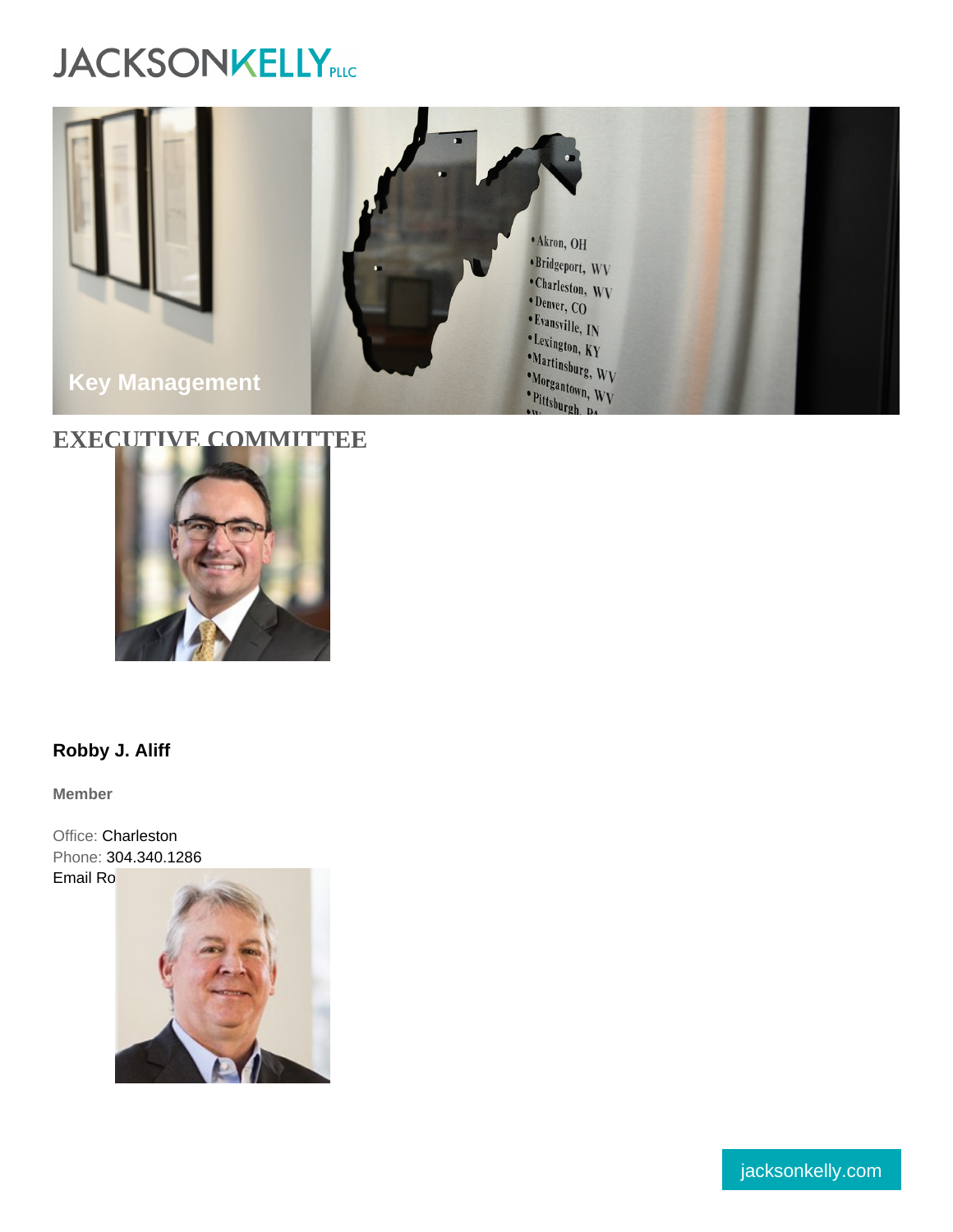#### [Mark W. Bernlohr](https://www.jacksonkelly.com/professionals/ellen-s-cappellanti)

Member

Office: [Akron](https://www.jacksonkelly.com/offices/akron) Phone: [234.888.6074](tel:234.888.6074) [Email Mark](mailto:mwbernlohr@jacksonkelly.com)

#### [Ellen S. Cappellanti](https://www.jacksonkelly.com/professionals/ellen-s-cappellanti)

Managing Member

Office: [Charleston](https://www.jacksonkelly.com/offices/charleston) Phone: [304.340.1277](tel:304.340.1277) [Email Ellen](mailto:ecappellanti@jacksonkelly.com)

[Marc D. Fine](https://www.jacksonkelly.com/professionals/marc-d-fine) 

Vice Chair, Executive Committee

Office: [Evansville](https://www.jacksonkelly.com/offices/evansville) Phone: [812.422.9444](tel:812.422.9444) [Email Marc](mailto:mdfine@jacksonkelly.com)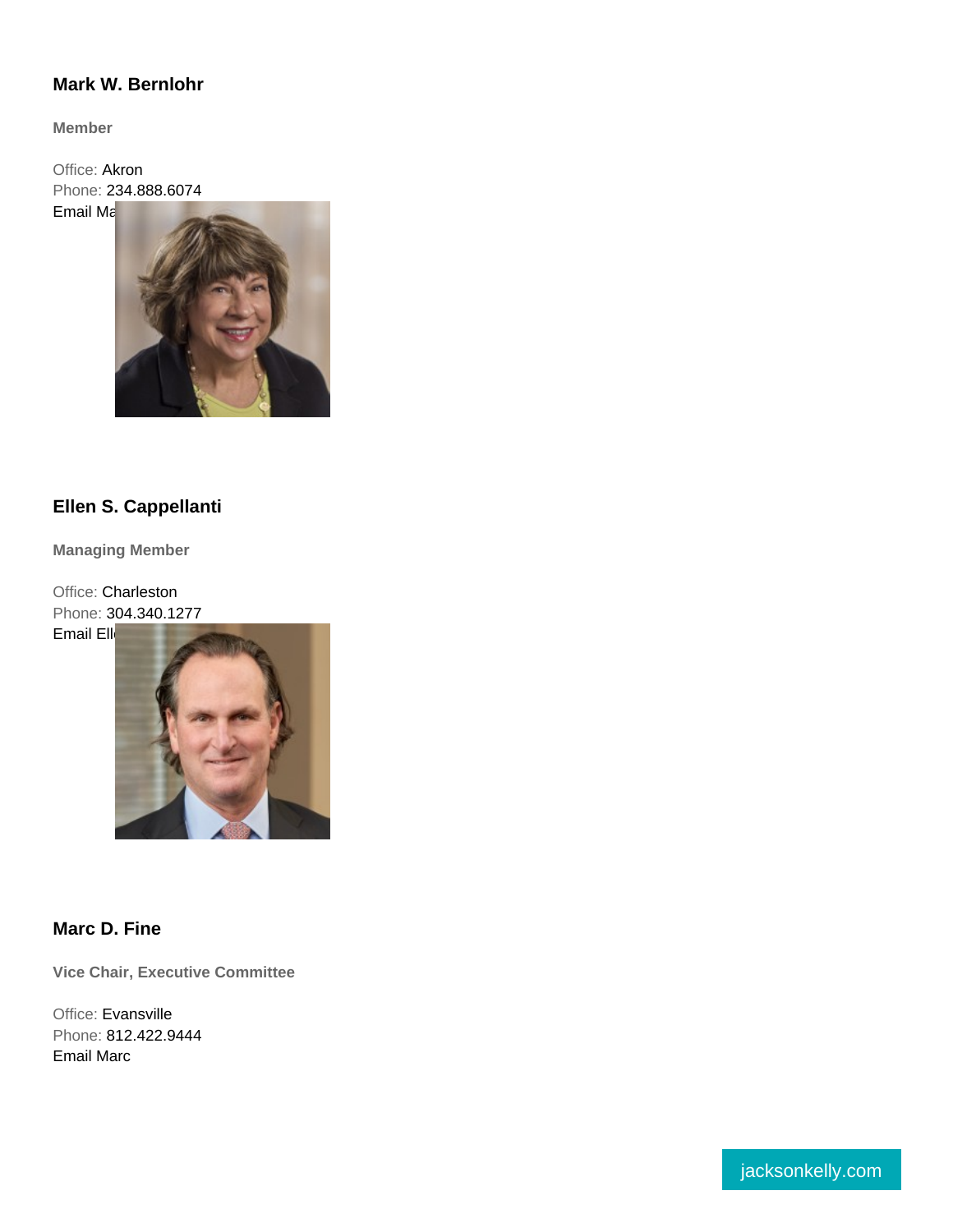# [Seth P. Hayes](https://www.jacksonkelly.com/professionals/seth-p-hayes)

Member

Office: [Morgantown](https://www.jacksonkelly.com/offices/morgantown) Phone: [304.284.4150](tel:304.284.4150) [Email Seth](mailto:shayes@jacksonkelly.com)

#### [Charles W. Loeb Jr.](https://www.jacksonkelly.com/professionals/charles-w-loeb-jr)

Member

Office: [Charleston](https://www.jacksonkelly.com/offices/charleston) Phone: [304.340.1298](tel:304.340.1298 )  [Email Charles](mailto:cloeb@jacksonkelly.com)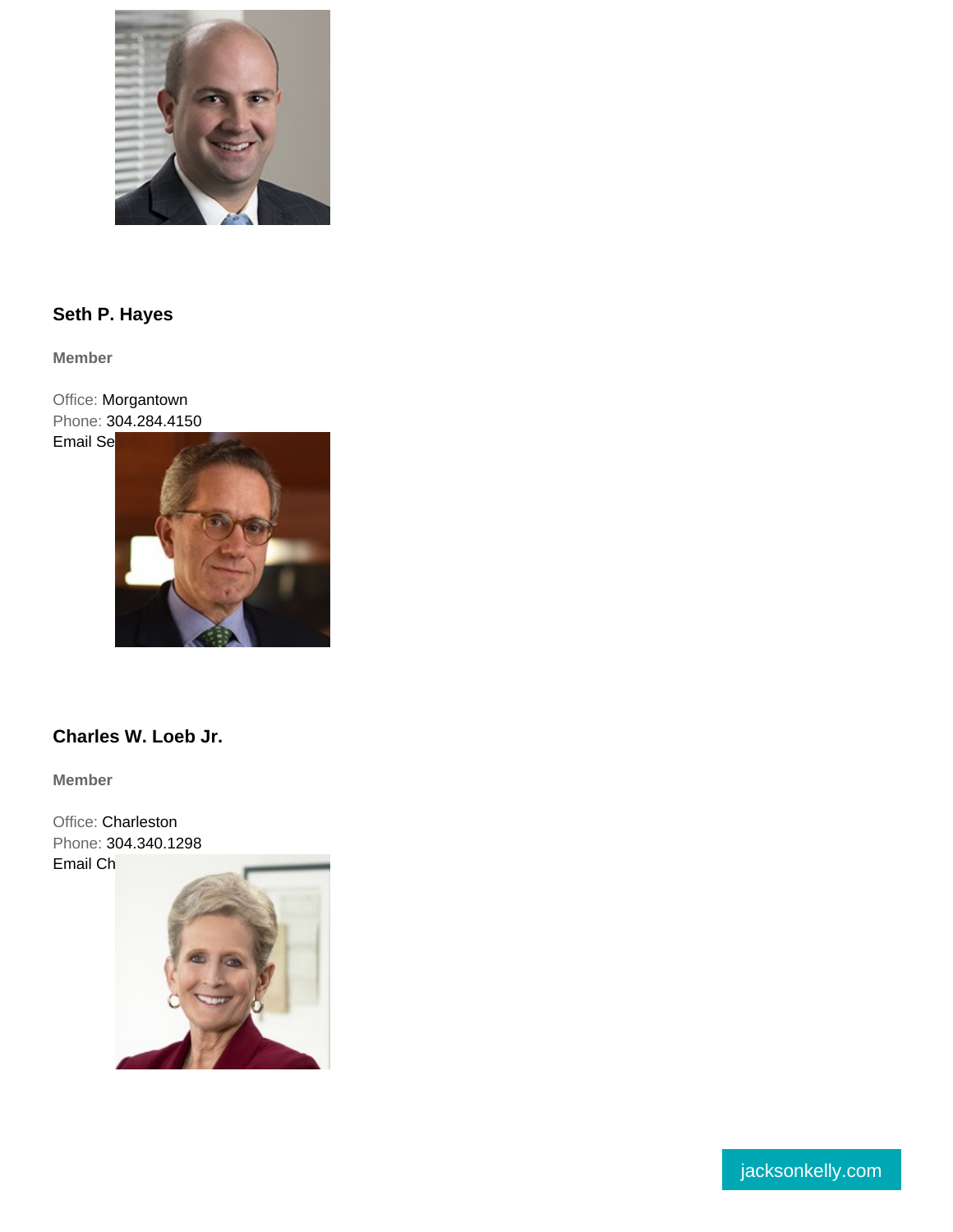#### [Elizabeth Osenton](https://www.jacksonkelly.com/professionals/lindsay-d-petrosky) [Lord](https://www.jacksonkelly.com/professionals/elizabeth-m-lord)

Chair, Executive Committee

Office: [Charleston](https://www.jacksonkelly.com/offices/charleston) Phone: [304.340.1390](tel:304.340.1390 )  [Email Elizabeth](mailto:elord@jacksonkelly.com)

#### [Lindsay D. Petrosky](https://www.jacksonkelly.com/professionals/lindsay-d-petrosky)

Member

Office: [Pittsburgh](https://www.jacksonkelly.com/offices/pittsburgh) Phone: [412.434.8814](tel:412.434.8814) [Email Lindsay](mailto:ldpetrosky@jacksonkelly.com)

[Robert G. Tweel](https://www.jacksonkelly.com/professionals/robert-g-tweel) 

Assistant Managing Member

Office: [Charleston](https://www.jacksonkelly.com/offices/charleston) Phone: [304.340.1111](tel:304.340.1111) [Email Robert](mailto:rtweel@jacksonkelly.com)

GENERAL COUNSEL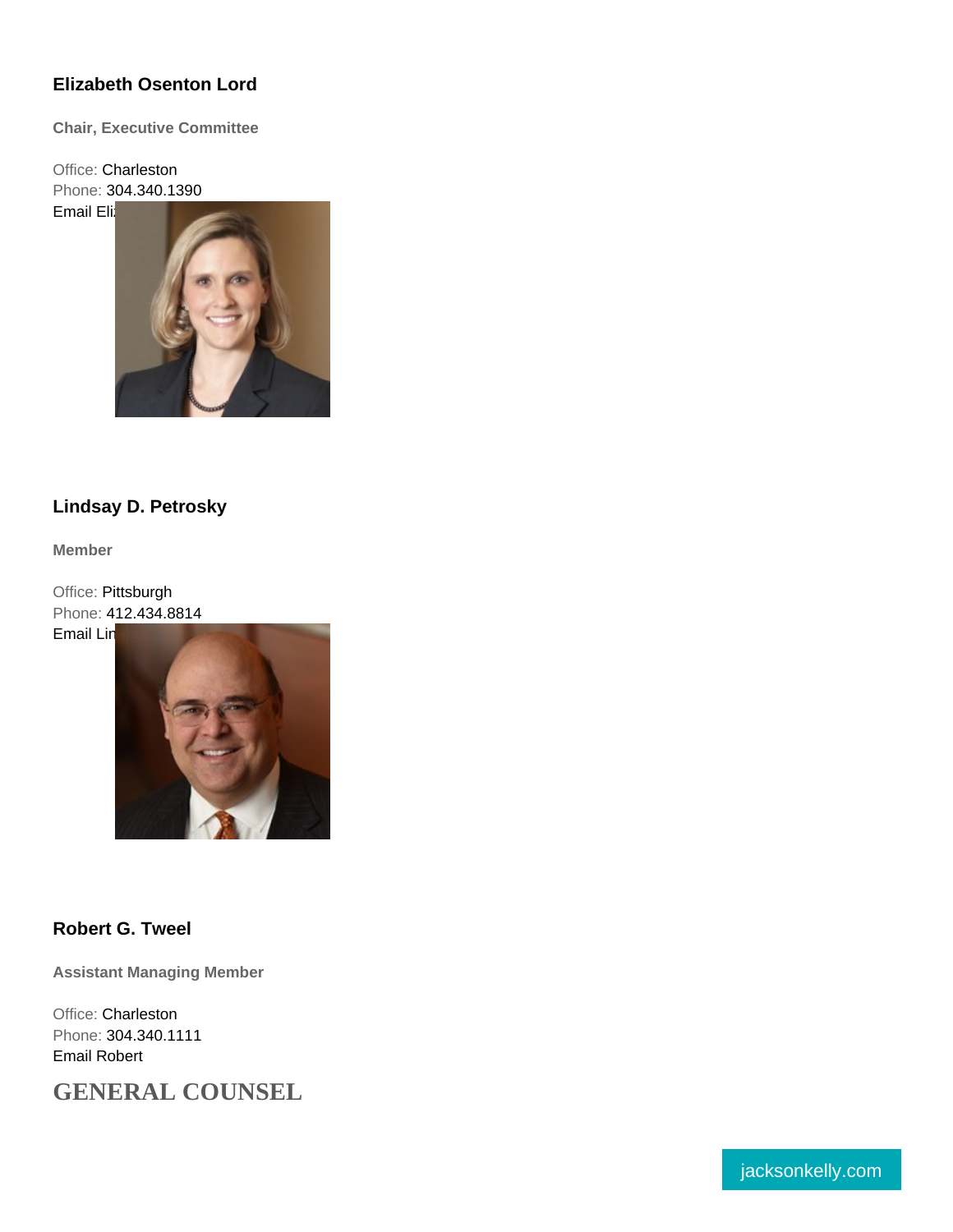#### [Michael B. Victorson](https://www.jacksonkelly.com/professionals/michael-b-victorson)

Member

Office: [Charleston](https://www.jacksonkelly.com/offices/charleston) Phone: [304.340.1079](tel:304.340.1079) [Email Michael](mailto:mvictorson@jacksonkelly.com)

OFFICE MANAGING MEMBERS

[Wendy G. Adkins](https://www.jacksonkelly.com/professionals/wendy-g-adkins) 

Member

Office: [Morgantown](https://www.jacksonkelly.com/offices/morgantown) Phone: [304.284.4136](tel:304.284.4136) [Email Wendy](mailto:wgadkins@jacksonkelly.com)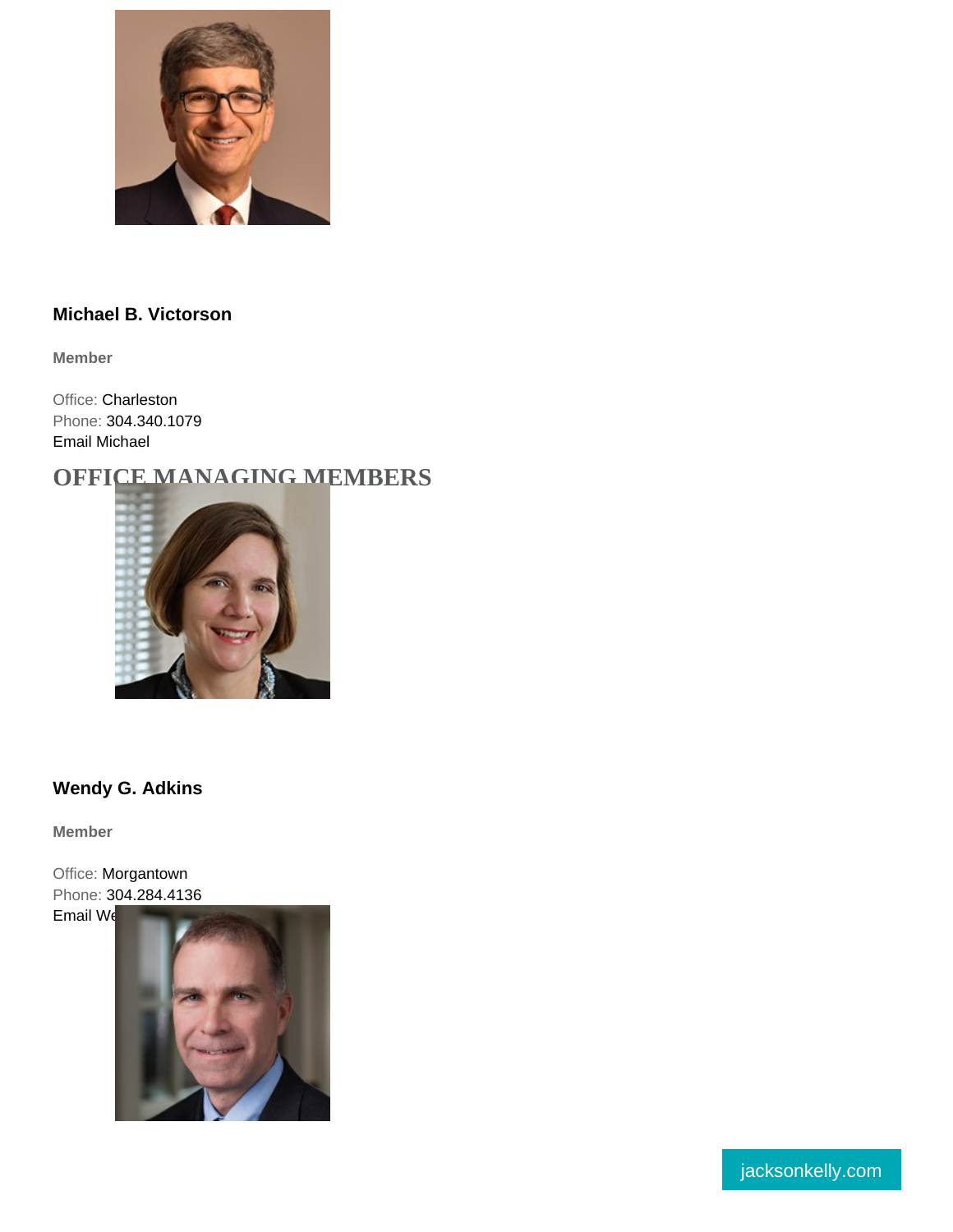#### [Clifton B. Clark](https://www.jacksonkelly.com/professionals/clifton-b-clark)

Member

Office: [Lexington](https://www.jacksonkelly.com/offices/lexington) [Phone: 859.288.2837](https://www.jacksonkelly.com/professionals/charles-a-compton) [Email Clifton](mailto:cbclark@jacksonkelly.com)

### [Charles A. Compton](https://www.jacksonkelly.com/professionals/charles-a-compton)

Member

Office: [Evansville](https://www.jacksonkelly.com/offices/evansville) Phone: [812.422.9444](tel:812.422.9444) [Email Charles](mailto:charles.compton@jacksonkelly.com)

## [Karen L. Johnston](https://www.jacksonkelly.com/professionals/karen-l-johnston)

Member

Office: [Denver](https://www.jacksonkelly.com/offices/denver) Phone: [303.390.0008](tel:303.390.0008) [Email Karen](mailto:kjohnston@jacksonkelly.com)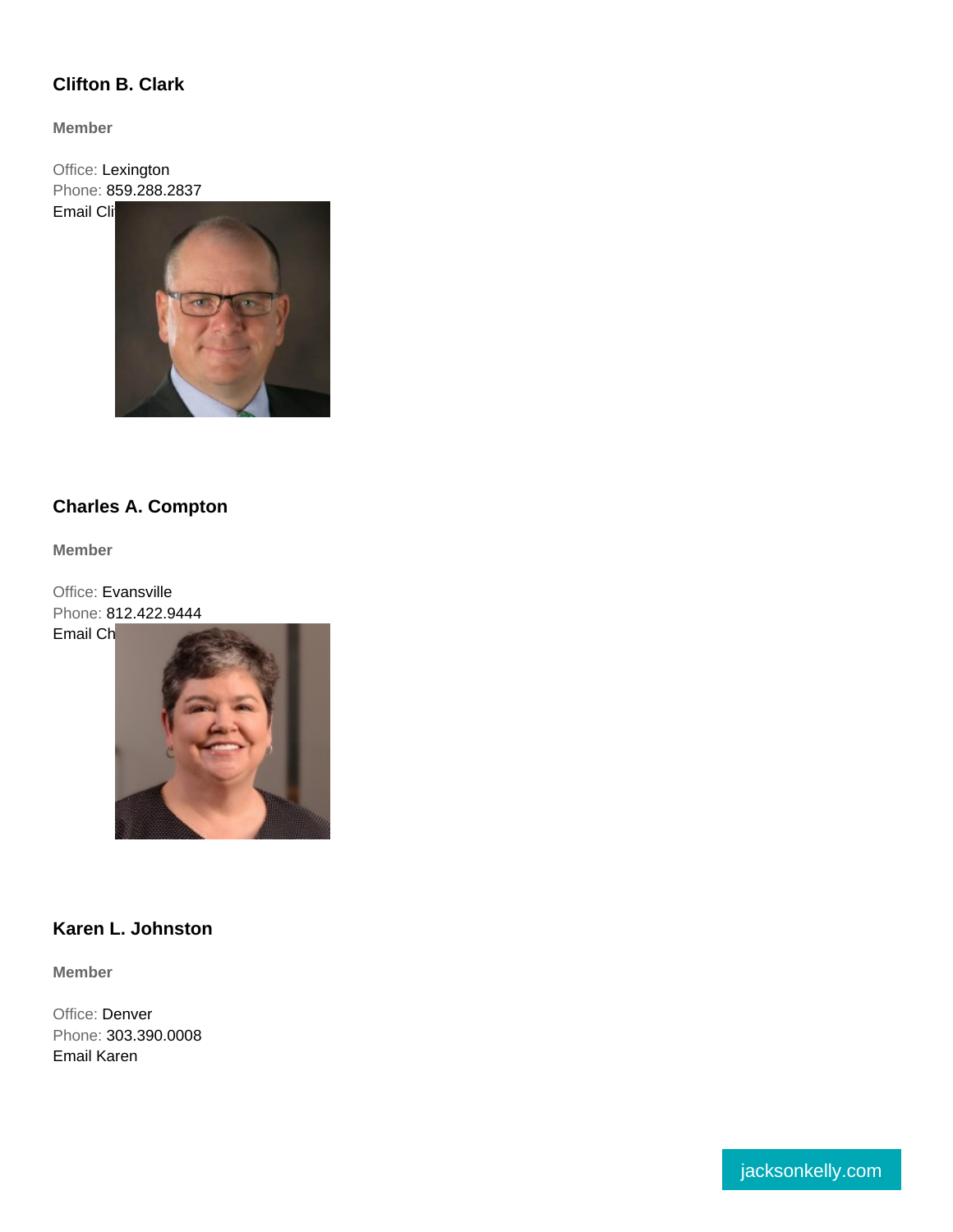### [Clay K. Keller](https://www.jacksonkelly.com/professionals/clay-k-keller)

Member

Office: [Akron](https://www.jacksonkelly.com/offices/akron) Phone: [234.888.6069](tel:234.888.6069) [Email Clay](mailto:ckkeller@jacksonkelly.com)

#### [Michael P. Leahey](https://www.jacksonkelly.com/professionals/michael-p-leahey)

Member

Office: [Pittsburgh](https://www.jacksonkelly.com/offices/pittsburgh) Phone: [412.434.8816](tel:412.434.8816 )  [Email Michael](mailto:mpleahey@jacksonkelly.com	)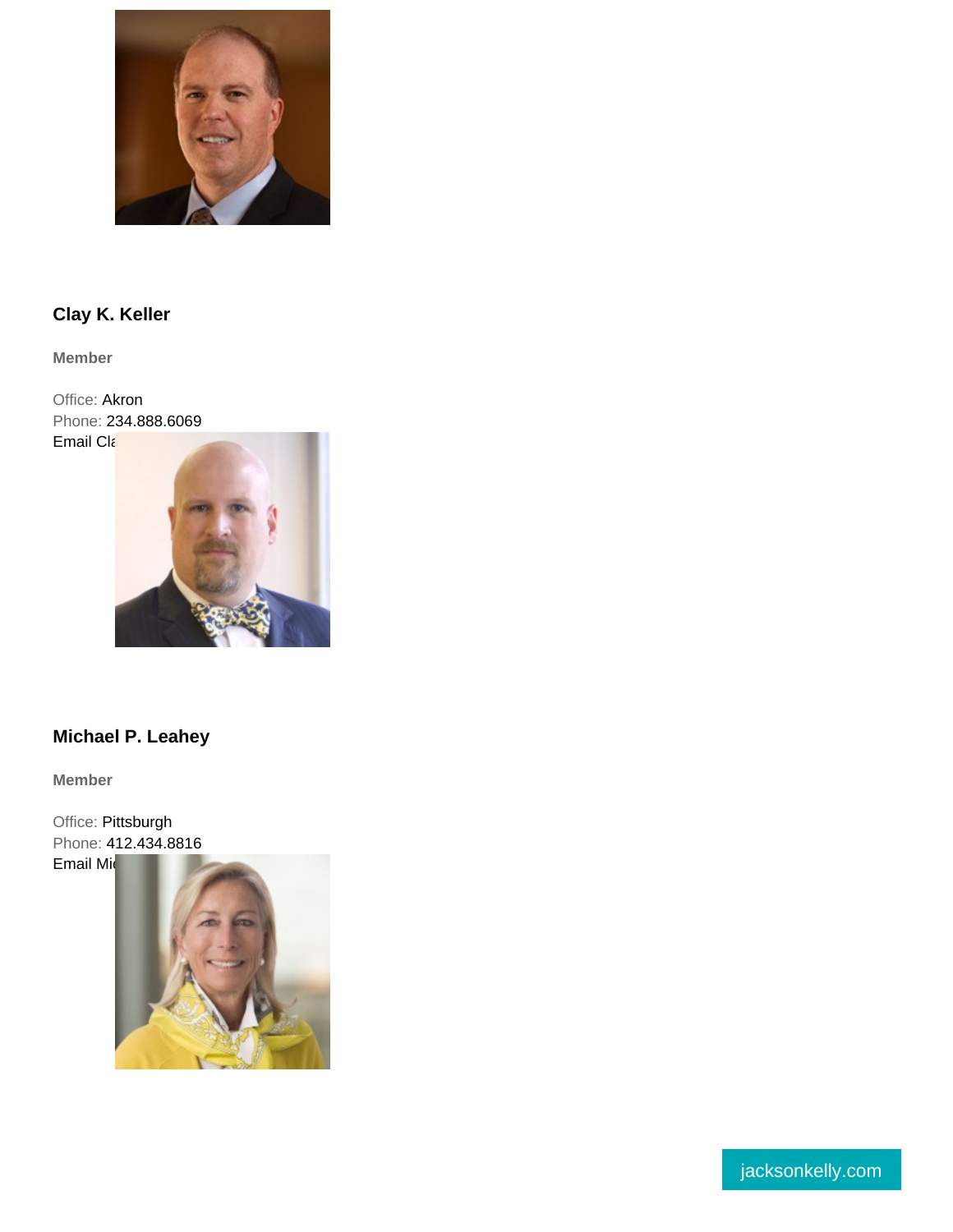#### [Lindsay Simmons](https://www.jacksonkelly.com/professionals/lindsay-simmons)

Of Counsel

Office: [Washington](https://www.jacksonkelly.com/offices/washington-dc) Phone: [202.973.0257](tel:202.973.0257) [Email Lindsay](mailto:lsimmons@jacksonkelly.com)

CHIEF OPERATING/FINANCIAL OFFICER

James A. Lowen

Chief Operating/Financial Officer

Office: [Charleston](https://www.jacksonkelly.com/offices/charleston) Phone: [304.340.1000](tel:304.340.1000) [Email James](mailto:jlowen@jacksonkelly.com)

CHIEF INFORMATION OFFICER

Jeffrey Brandt

Chief Information Officer

Office: [Charleston](https://www.jacksonkelly.com/offices/charleston) Phone: [304.340.1122](tel:304.340.1122) example of the state of the state of the state of the state of the state of the state of the state of the state of the state of the state of the state of the state of the state of the state of the state of the state of the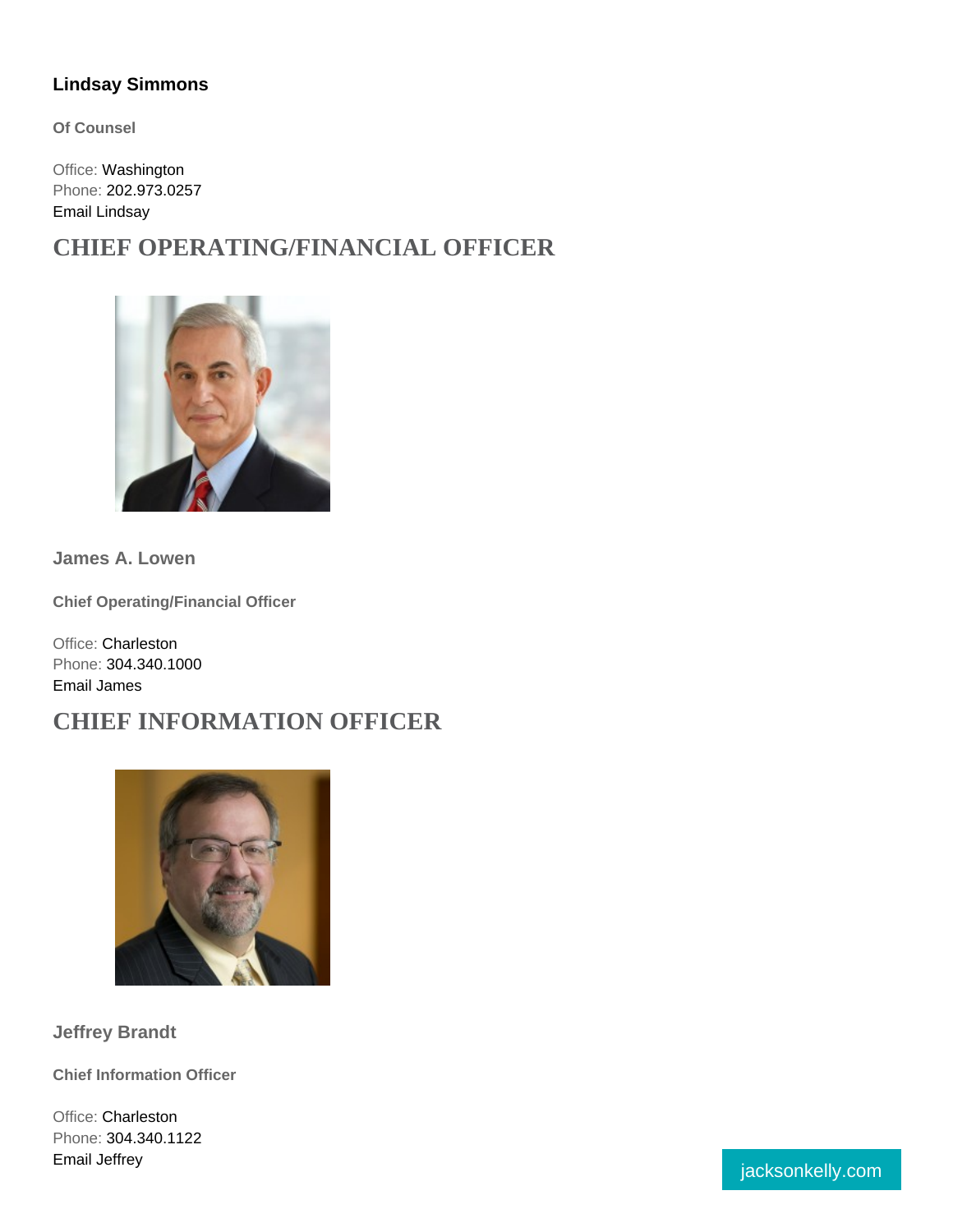# [CHIEF CLIENT](https://www.jacksonkelly.com/professionals/kelley-m-goes) DEVELOPMENT OFFICER

[Kelley M. Goes](https://www.jacksonkelly.com/professionals/kelley-m-goes) 

Member

Office: [Charleston](https://www.jacksonkelly.com/offices/charleston) Phone: [304.340.1078](tel:304.340.1078) [Email Kelley](mailto:kmgoes@jacksonkelly.com)

MANAGERS

Howard Lyons

Manager of Purchasing and Facilities

Office: [Charleston](https://www.jacksonkelly.com/offices/charleston) Phone: [304.340.1126](tel:304.340.1126) [Email Howard](mailto:hlyons@jacksonkelly.com)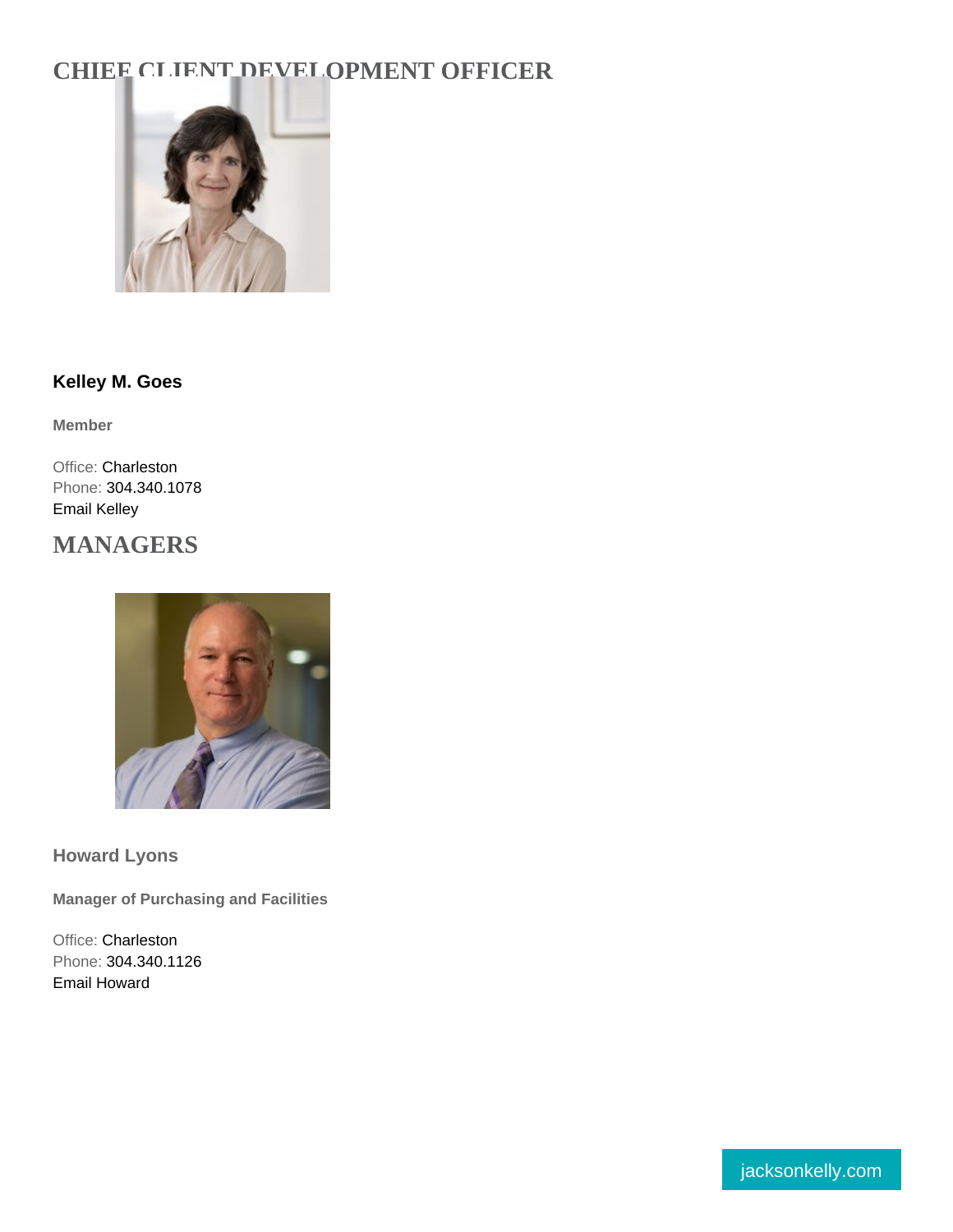Nicole Reed

Human Resources Manager

Office: [Charleston](https://www.jacksonkelly.com/offices/charleston) Phone: [304.340.1095](tel:304.340.1095) [Email Nicole](mailto:nreed@jacksonkelly.com)

Sharon Vaughan Suppa

Manager, Employee Benefits Group

Office: [Charleston](https://www.jacksonkelly.com/offices/charleston) Phone: [304.340.1378](tel:304.340.1378) [Email Sharon](mailto:ssuppa@jacksonkelly.com)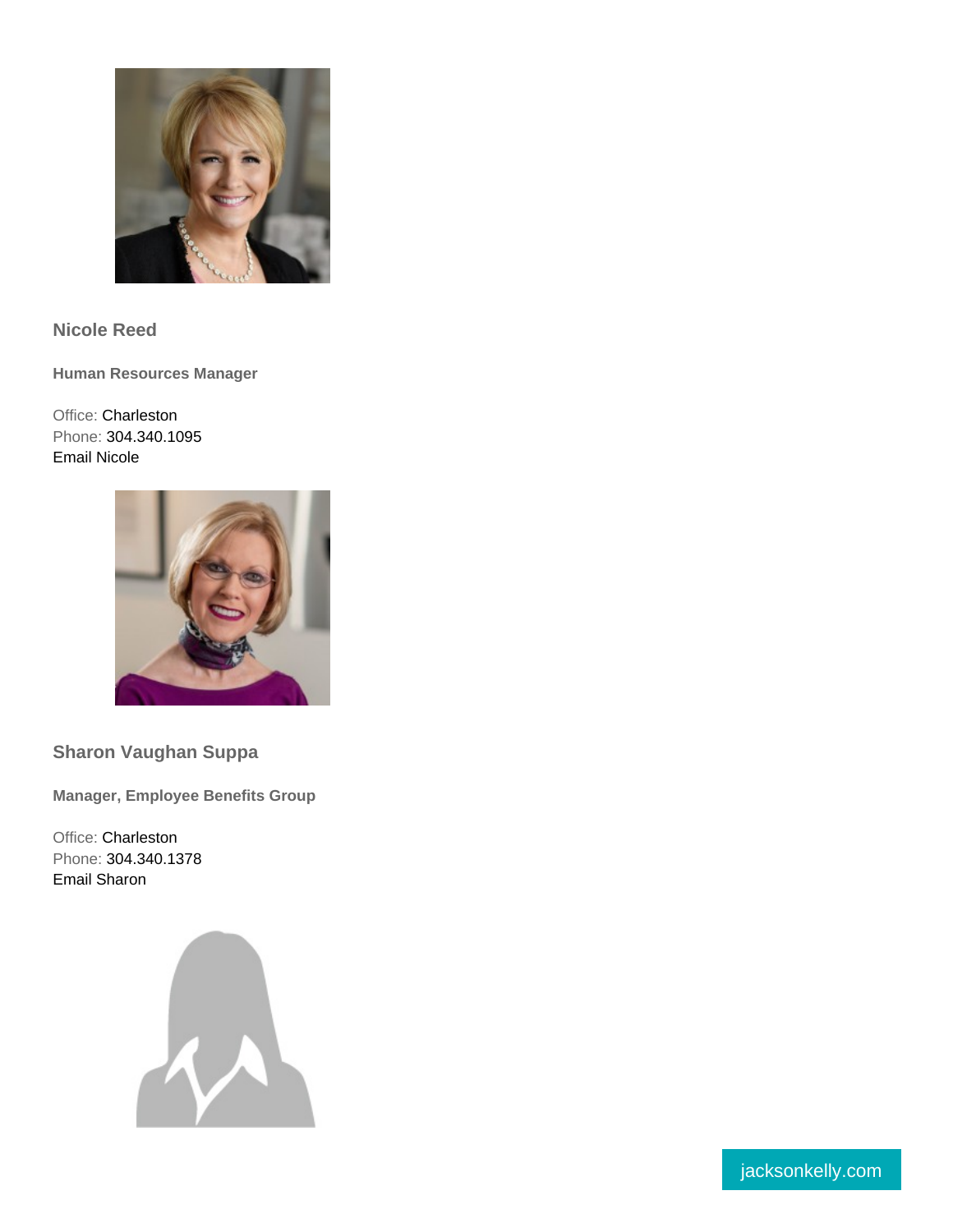#### Stephanie Vinson

Accounting Manager

Office: [Charleston](https://www.jacksonkelly.com/offices/charleston) Phone: [304.340.1144](tel:304.340.1144) [Email Stephanie](mailto:svinson@jacksonkelly.com)

DIRECTORS OF ADMINISTRATION

Angie Maher

Office Administrator

Office: [Denver](https://www.jacksonkelly.com/offices/denver) Phone: [303.390.0190](tel:303.390.0190) [Email Angie](mailto:angie.maher@jacksonkelly.com)

Kalyn Noechel

Director of Administration

Office: [Morgantown](https://www.jacksonkelly.com/offices/morgantown) Phone: [304.284.4167](tel:304.284.4167) [Email Kalyn](mailto:kalyn.noechel@jacksonkelly.com)